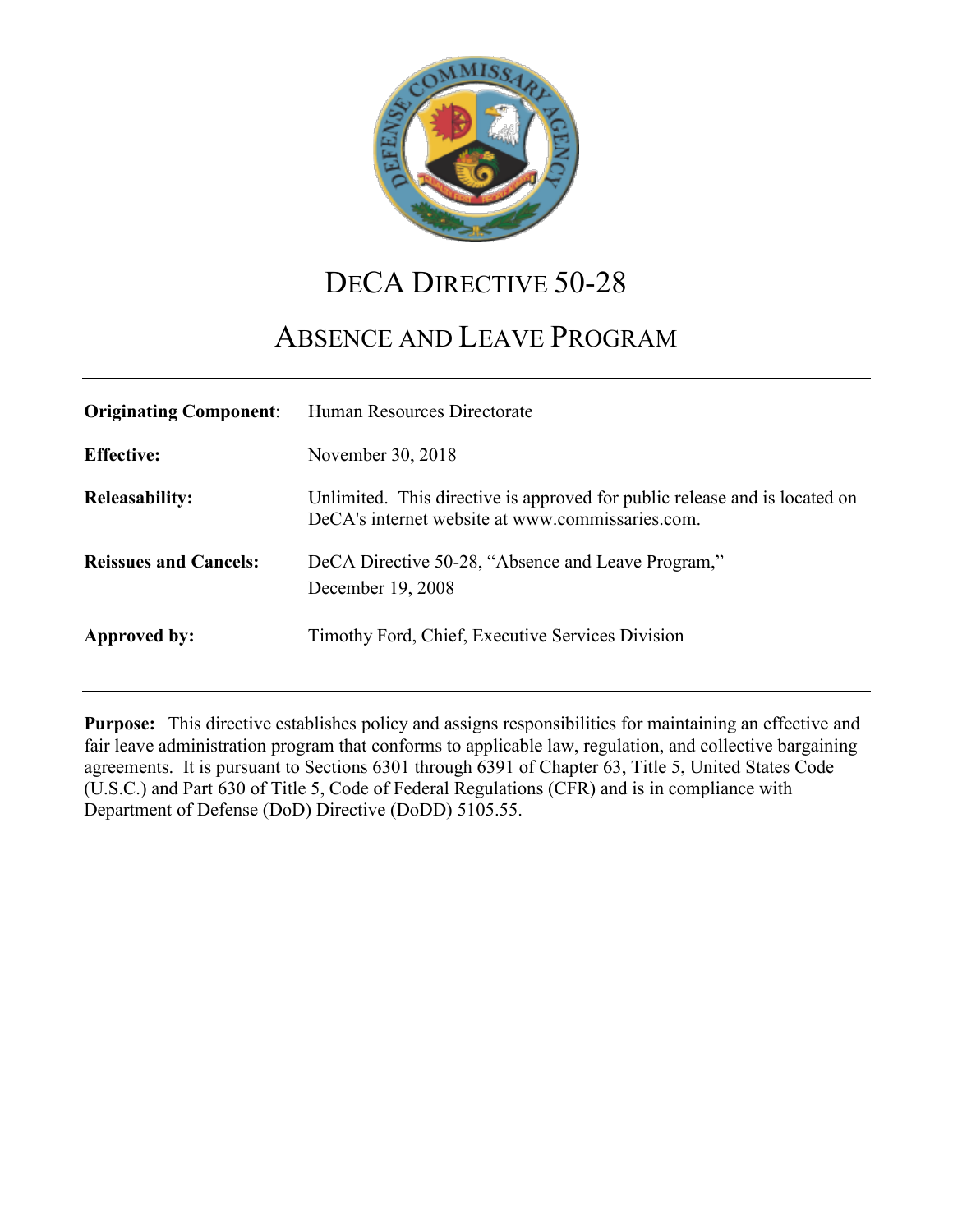## **TABLE OF CONTENTS**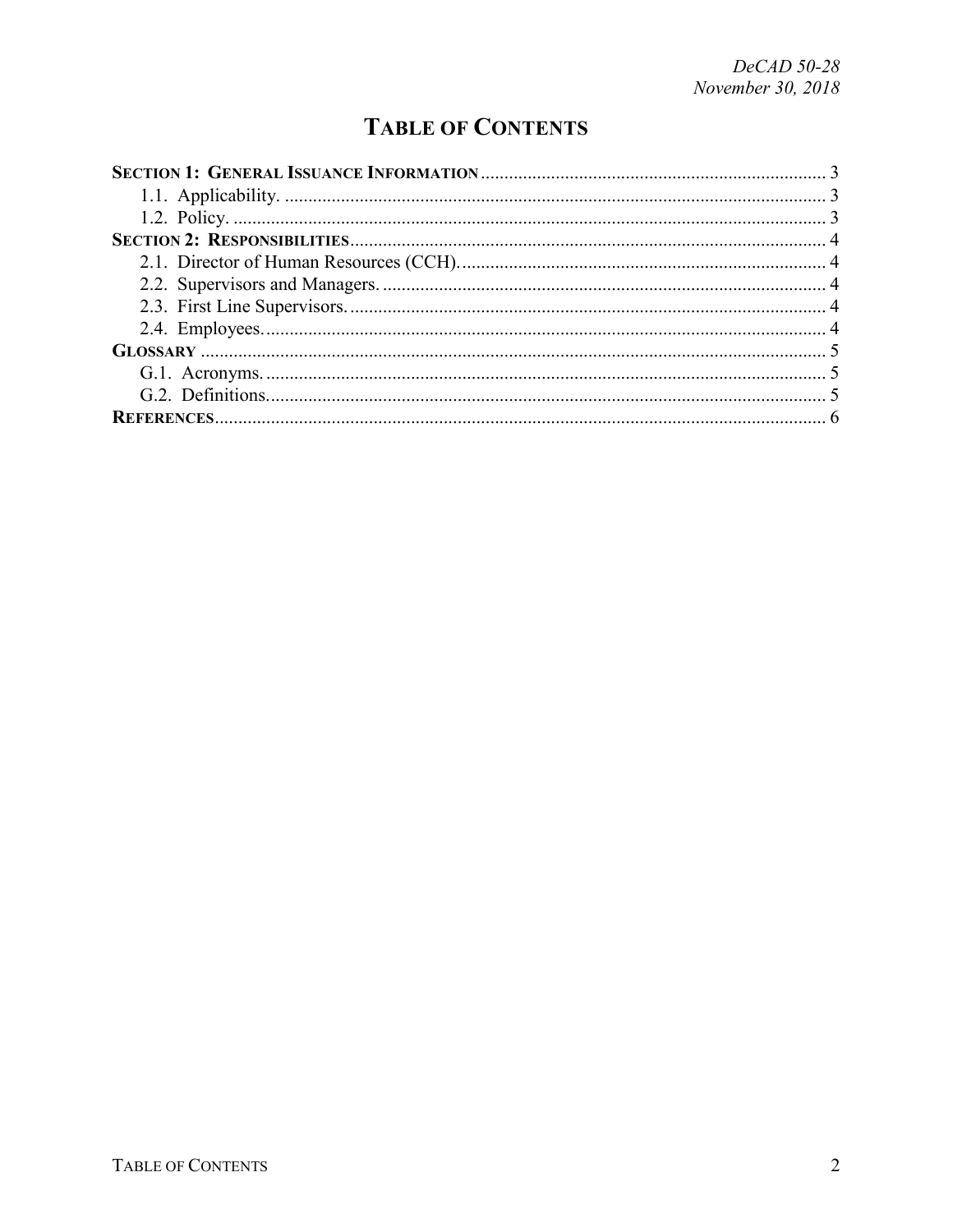## **SECTION 1: GENERAL ISSUANCE INFORMATION**

<span id="page-2-1"></span><span id="page-2-0"></span>**1.1. APPLICABILITY.** This Directive applies to all DeCA-activities and all DeCA personnel in accordance with (IAW) DoDD 5105.55. It applies to deca employees worldwide that are covered by the general schedule and federal wage system. This directive does not supersede any negotiated Collective Bargaining Agreement (CBA) language or past practice that is currently in place.

<span id="page-2-2"></span>**1.2. POLICY.** It is DeCA's policy that:

a. Leave will be administered in a fair and consistent manner IAW the law, rules, and regulations of the United States Office of Personnel Management (OPM), and the provisions of this Directive.

b. This directive must be applied in conjunction with applicable CBA provisions. Whenever this Directive and the CBA cover the same subject, the bargaining unit provision prevails for employees covered by the CBA. This directive is in compliance with references listed within this document, DeCA Manual (DeCAM) 50-28.01 and other requirements within DeCA Directive (DeCAD) 70-2.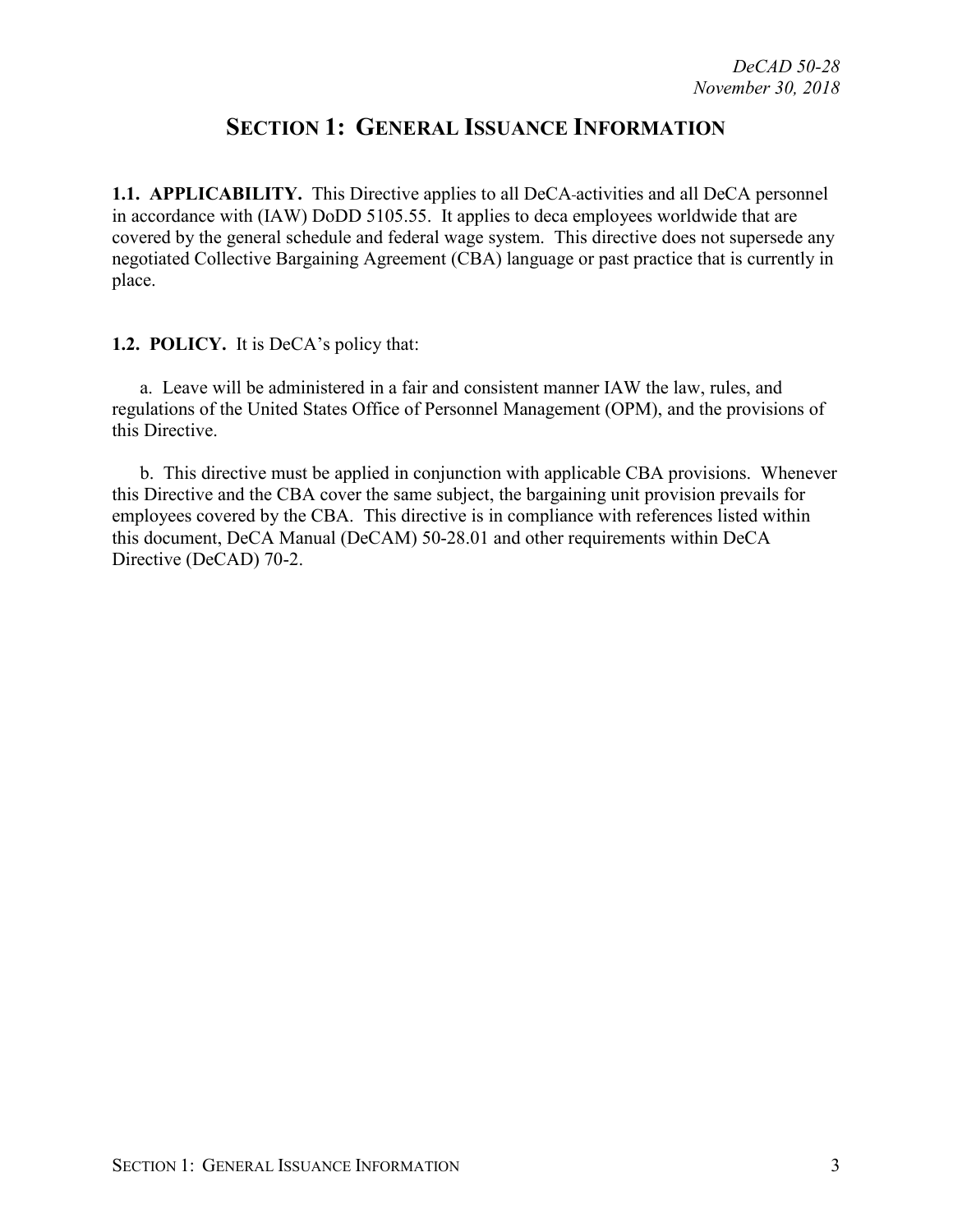## **SECTION 2: RESPONSIBILITIES**

#### <span id="page-3-1"></span><span id="page-3-0"></span>**2.1. DIRECTOR OF HUMAN RESOURCES (HR).** The Director of HR:

a. Establishes and oversees the Absence and Leave Program.

b. Ensures all aspects of the Absence and Leave Program are monitored for regulatory compliance.

#### <span id="page-3-2"></span>**2.2. SUPERVISORS AND MANAGERS.** Supervisors and managers:

a. Schedule employees' absences in order to maintain the workforce necessary for mission accomplishment, permit employees to make adjustments in their plans in order to meet work requirements, ensure that all absences from scheduled tours of duty are charged to the appropriate leave category, and ensure that employees know the procedures for requesting and using leave.

b. Have a thorough understanding of leave administration provisions. The taking of leave is not an absolute right afforded an employee, but is conditioned on the needs of the Federal service. Approval of leave is a discretionary matter reserved to the supervisor.

<span id="page-3-3"></span>**2.3. FIRST LINE SUPERVISORS.** First line supervisors shall approve or deny all types of leave (i.e. annual, sick, advanced annual, advanced sick, and leave without pay) based on the workload and work requirements to accomplish the Agency's mission.

#### <span id="page-3-4"></span>**2.4. EMPLOYEES.** Employees:

a. Observe designated duty hours and be punctual in reporting for work and returning from lunch, breaks, etc.

b. Obtain advanced authorization from their supervisor for absences from duty and correctly report all leave taken.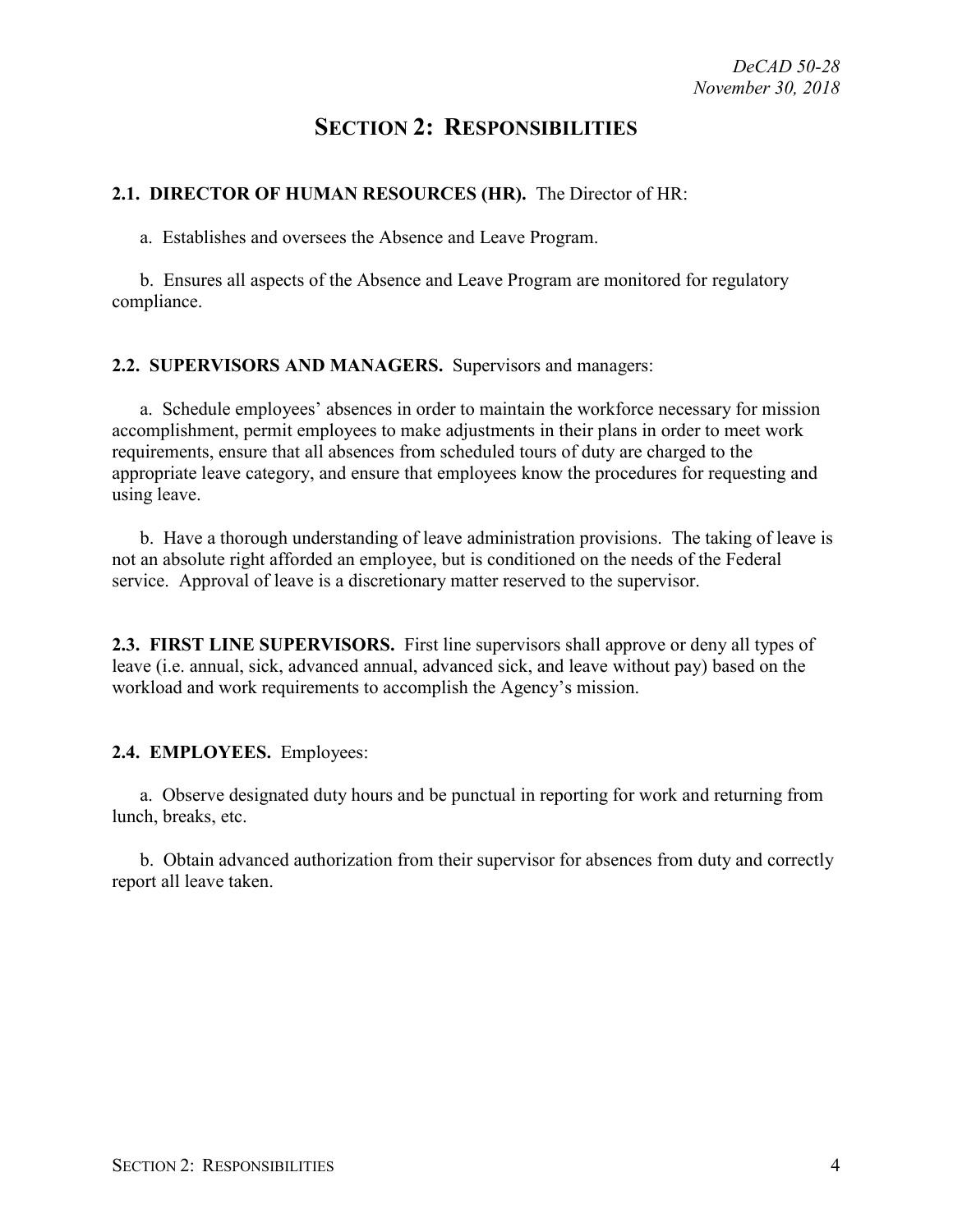## **GLOSSARY**

## <span id="page-4-1"></span><span id="page-4-0"></span>**G.1. ACRONYMS.**

| <b>CBA</b>                   | <b>Collective Bargaining Agreement</b>                                                                                       |
|------------------------------|------------------------------------------------------------------------------------------------------------------------------|
| DeCA<br>DeCAD<br>DoD<br>DoDD | Defense Commissary Agency<br>Defense Commissary Agency Directive<br>Department of Defense<br>Department of Defense Directive |
| <b>HR</b>                    | <b>Human Resources</b>                                                                                                       |
| <b>IAW</b>                   | in accordance with                                                                                                           |
| <b>OPM</b>                   | Office of Personnel Management                                                                                               |